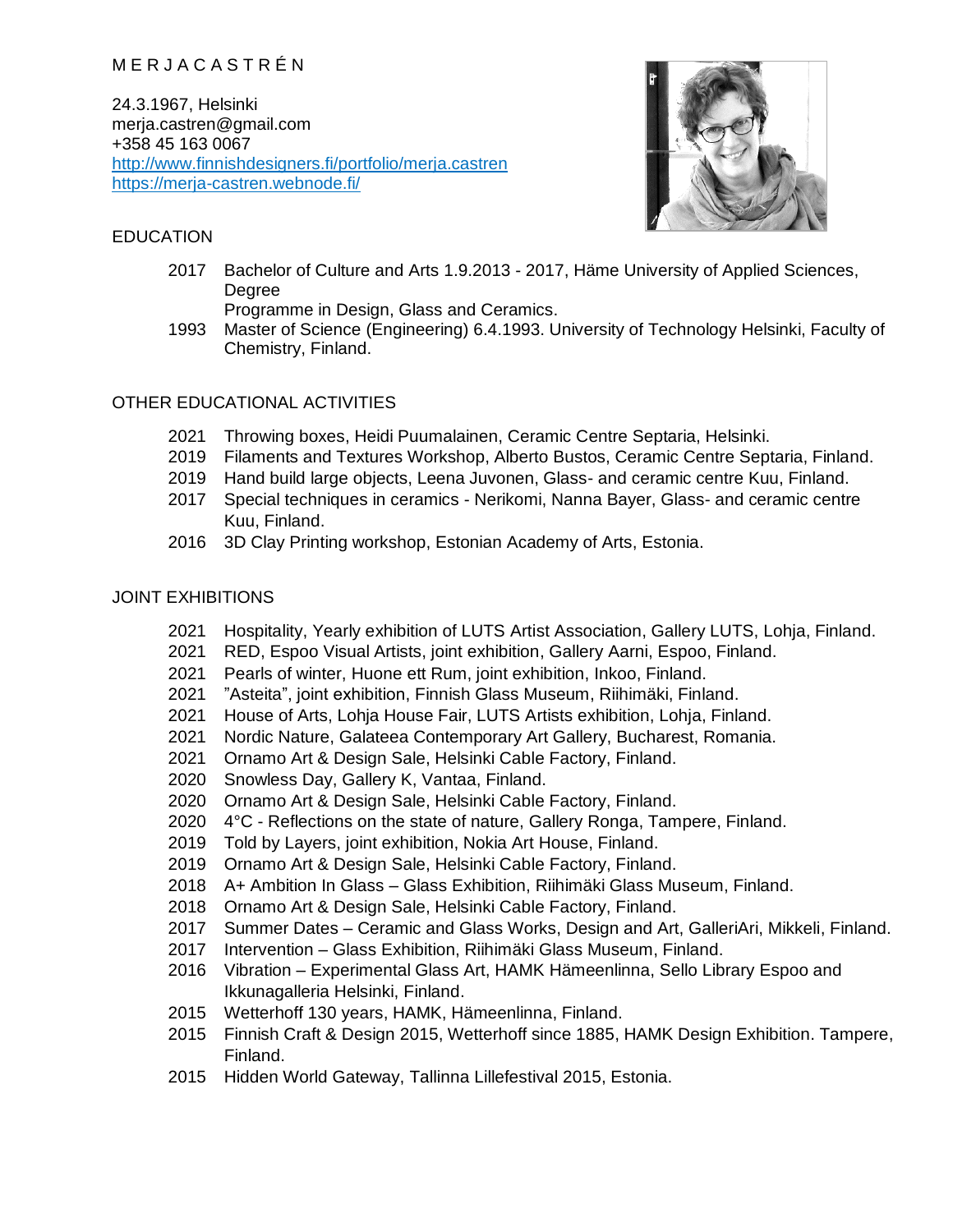- 2021 Artist of the Month, Artisaani Shop, Helsinki.
- 2019 Where is new green…, solo exhibition, Caisa Gallery, Helsinki, Finland.
- 2018 Eternal Ice Pop-up-exhibitions: Restaurant Fero Helsinki and Restaurant Kuura Espoo, Finland.
- 2018 Eternal Ice Glass Art exhibition, Galleria Mafka&Alakoski, Helsinki, Finland.

## UPCOMING EXHIBITIONS

- 2022 Ornamo Art & Design Sale, joint exhibition, Helsinki Cable Factory, Finland.
- 2022 What a Wonderful June, Gallery Fokka, joint exhibition, Helsinki, Finland.
- 2022 Artist of the Month, Gallery Aarni, Espoo, Finland.
- 2022 Mikrogallery, Gable Factory Konttori, solo exhibition, Helsinki, Finland.
- 2022-23 Laterna Magica, joint exhibition, Helsinki, Finland.
- 2023 Muji Gallery, Joint exhibition, Helsinki. Finland.

## INTERNATIONAL COLLABORATIONS

- 2015 Tallinn International Flower Festival, Collaboration work between Häme University of Applied Sciences and Estonian Academy of Arts, Tallinn, Estonia.
- 2014 Ecoceramics, Collaboration work between Häme University of Applied Sciences, Estonian Academy of Arts and Art Academy of Latvia, Methods of Sustainable Design, Riga, Latvia.

### PUBLICATIONS

- 2018 *Muotoilija Merja Castrénia ajaa käsillä tekemisen palo ("Designer Merja Castrén is driven by the passion of hand making"),* Kaisa-Liisa Ikonen, "Antiikki ja taide" Magazine, 3/2018.
- 2018 *Sininenkin lasi on joskus oranssia ("Even blue glass is sometimes orange"),* Petri Lyy, "Aamuposti" nr 102 and "Länsiväylä" nr 43, Local News Papers.

### WORKS IN COLLECTIONS

2019 Touch of Ice, blown glass (three pieces), HUS Art Collection, Helsinki, Finland.

### PUBLIC WORKS

2017 Light Bringers, artistic outdoor lamps (graphical concrete, metal and glass), Urkin piilopirtti, Pinsiö, Finland.

### **MEMBERSHIPS**

- 2021 LUTS, the Astists' Association of Western Uusimaa
- 2020 Espoo Visual Artists
- 2019 Artists O
- 2015 Ornamo Art and Design Finland